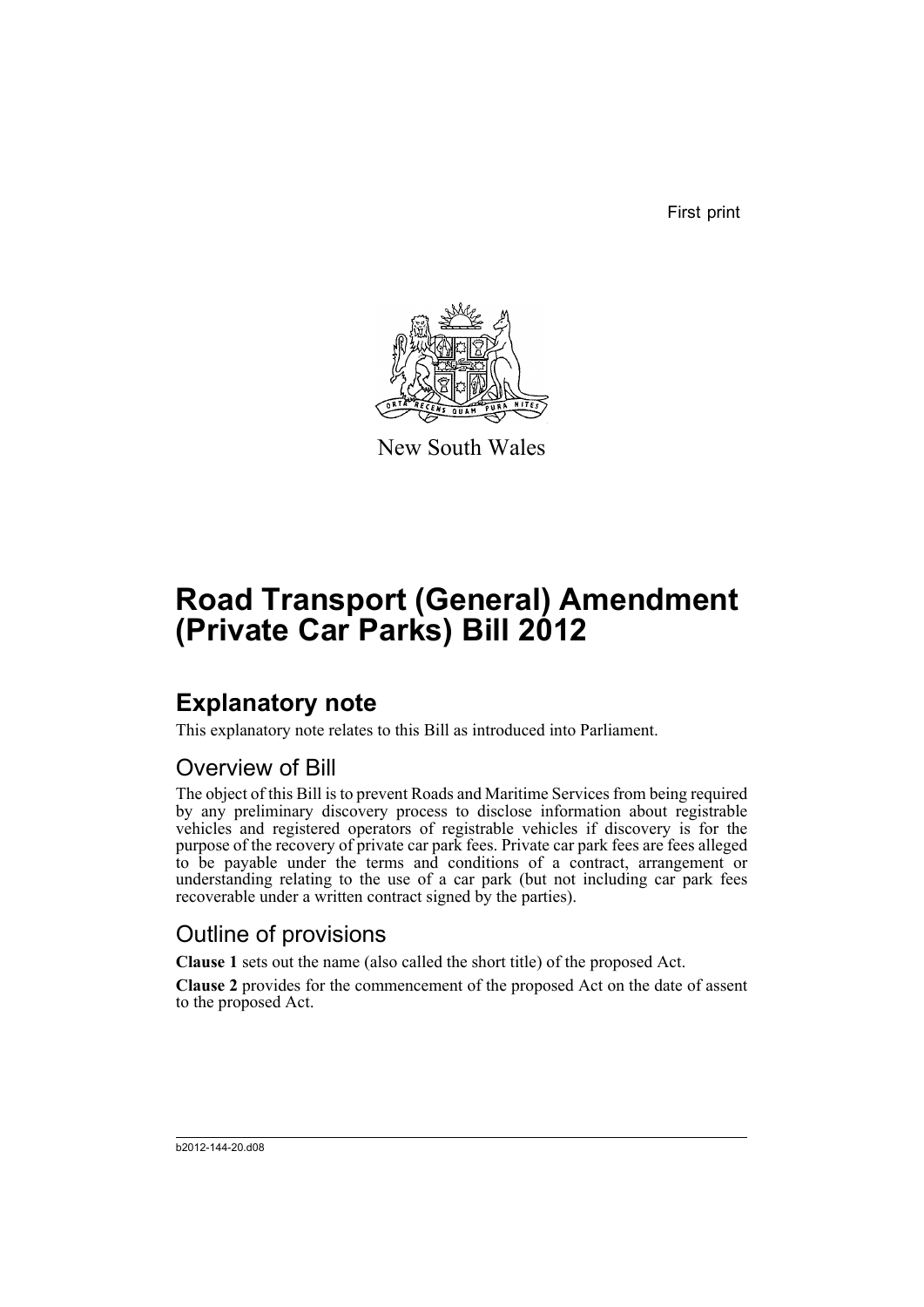Road Transport (General) Amendment (Private Car Parks) Bill 2012

Explanatory note

### **Schedule 1 Amendment of Road Transport (General) Act 2005 No 11**

**Schedule 1 [1]** inserts proposed section 244B into the *Road Transport (General) Act 2005* to give effect to the object stated in the Overview.

**Schedule 1 [3]** inserts a transitional provision so that the new section will not apply to preliminary discovery orders made before the commencement of the section but will apply to preliminary discovery orders made after that commencement whenever the orders were applied for. **Schedule 1 [2]** provides for the making of savings and transitional regulations.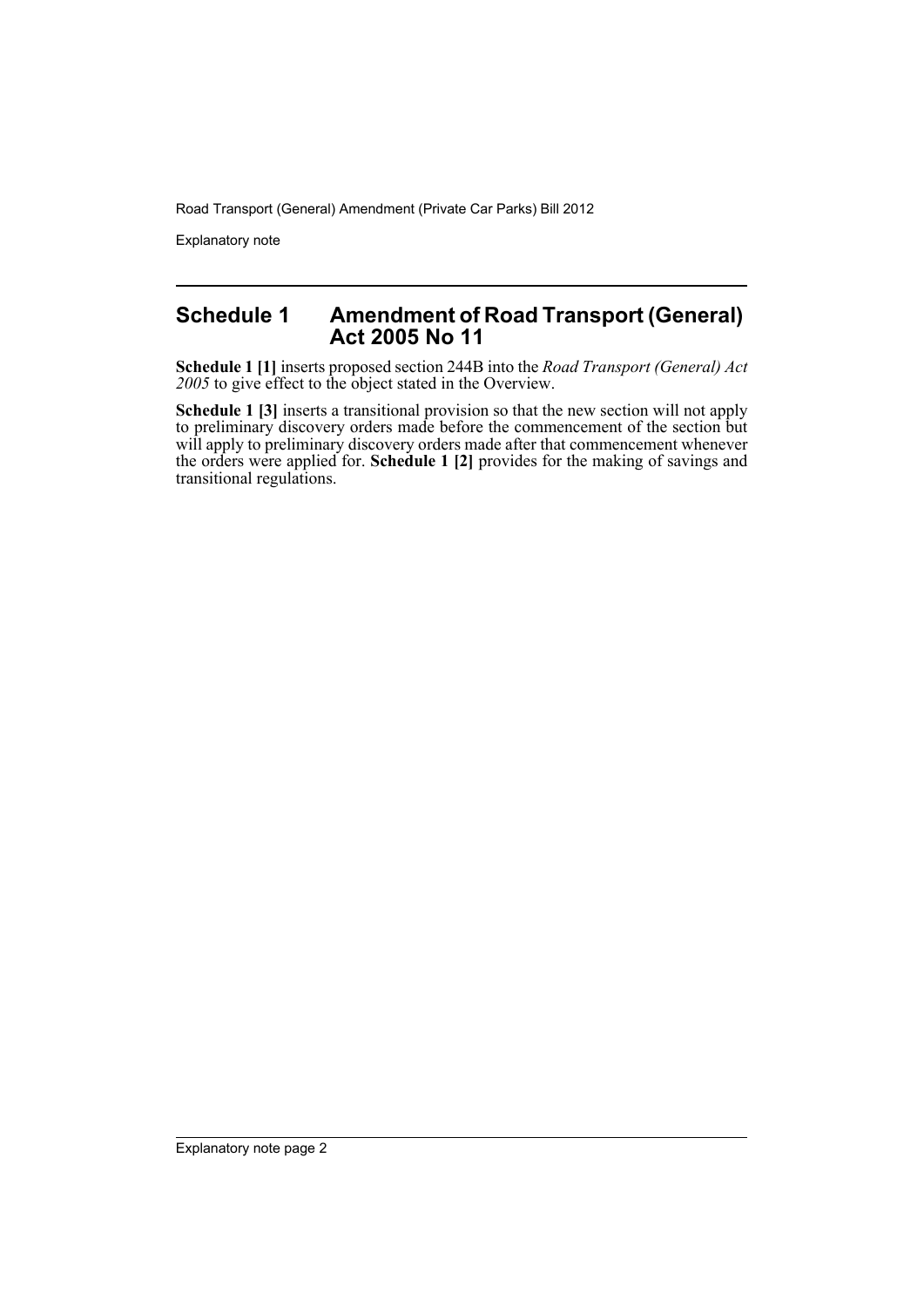First print



New South Wales

# **Road Transport (General) Amendment (Private Car Parks) Bill 2012**

## **Contents**

|                                                                 | Page |
|-----------------------------------------------------------------|------|
| Name of Act                                                     |      |
| 2 Commencement                                                  |      |
| Schedule 1 Amendment of Road Transport (General) Act 2005 No 11 | -3   |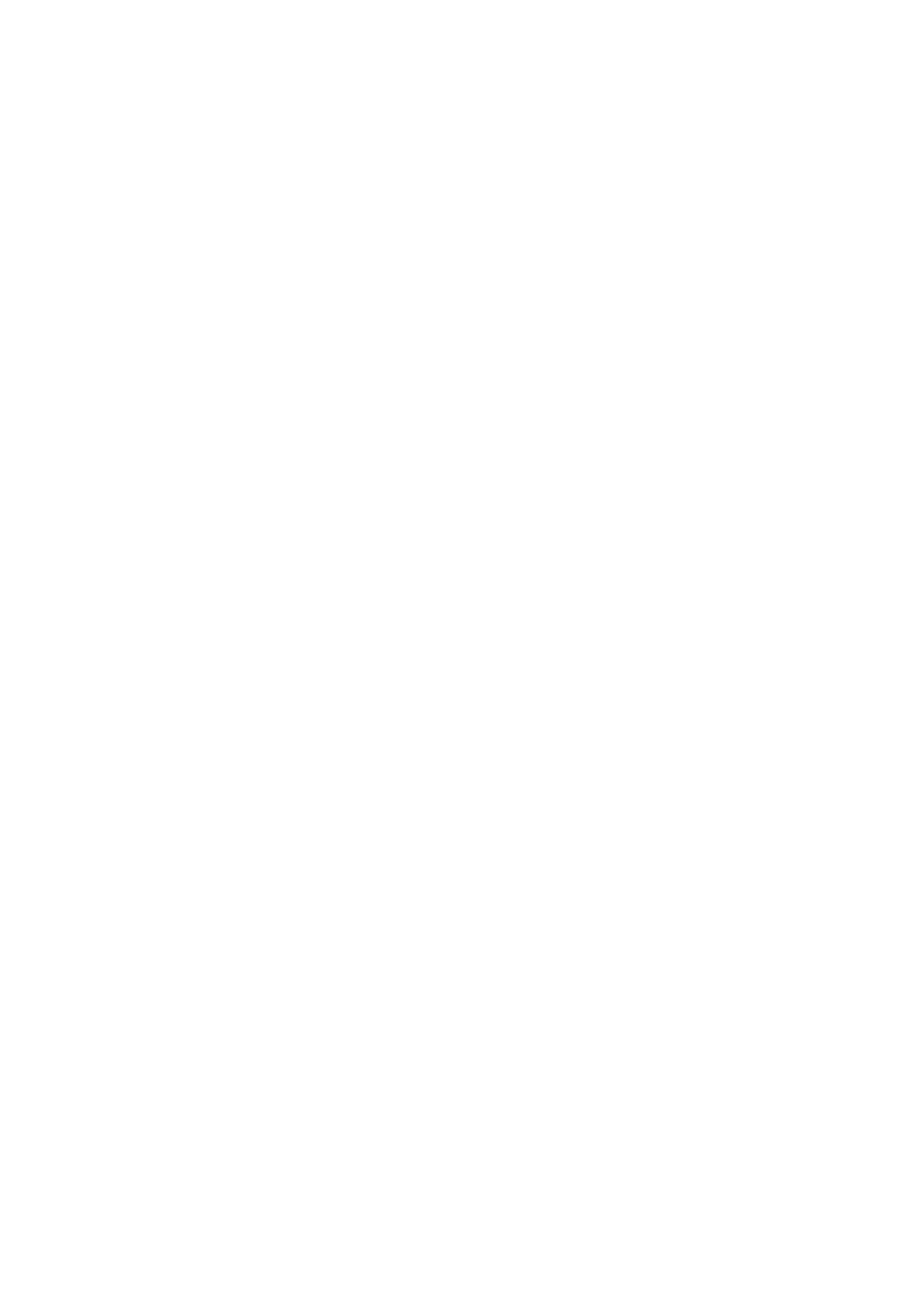

New South Wales

# **Road Transport (General) Amendment (Private Car Parks) Bill 2012**

No , 2012

### **A Bill for**

An Act to amend the *Road Transport (General) Act 2005* in relation to disclosure of information by Roads and Maritime Services in connection with the recovery of private car park fees.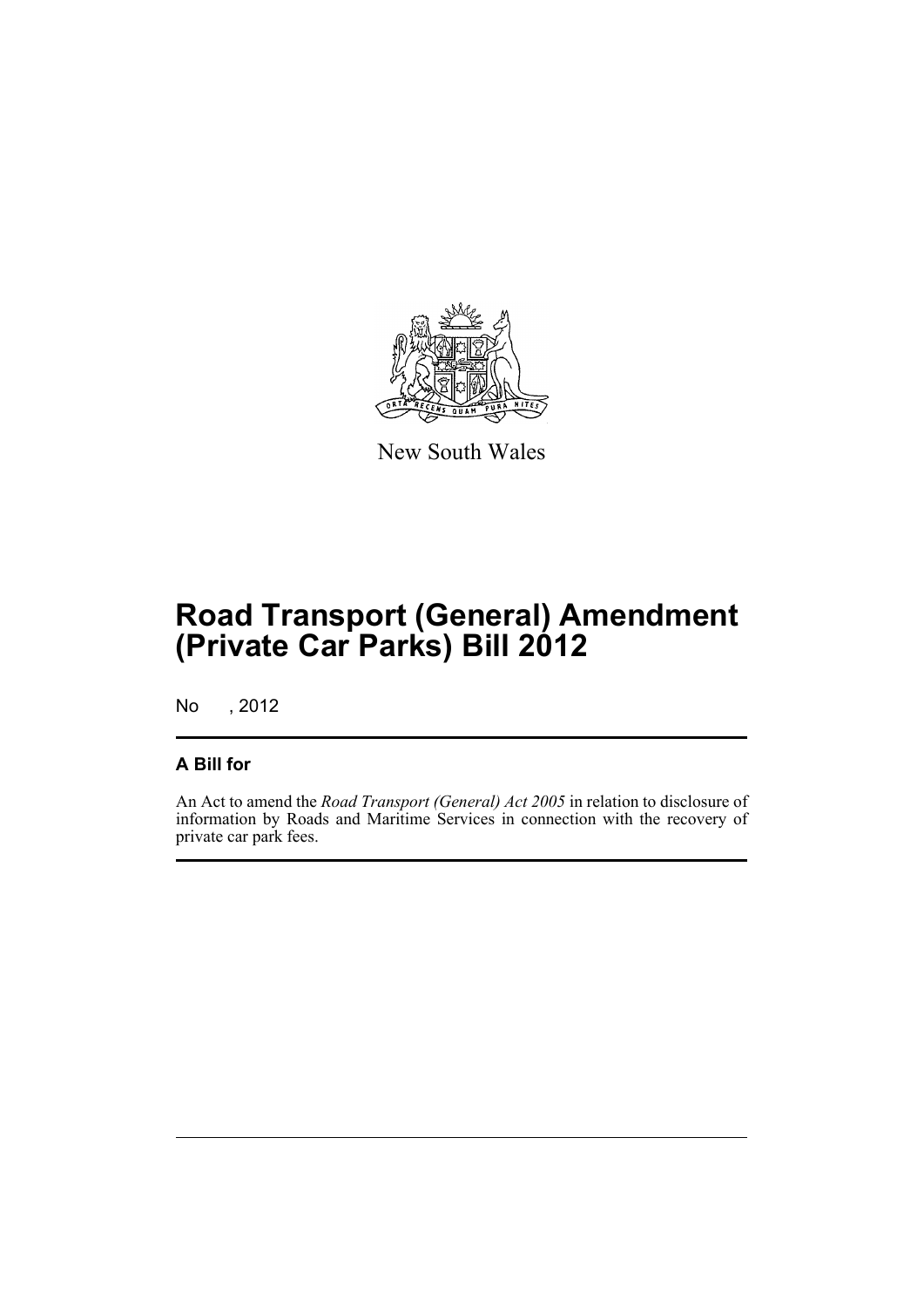<span id="page-5-1"></span><span id="page-5-0"></span>

| The Legislature of New South Wales enacts:                                          |               |
|-------------------------------------------------------------------------------------|---------------|
| Name of Act                                                                         | $\mathcal{P}$ |
| This Act is the Road Transport (General) Amendment (Private Car<br>Parks) Act 2012. | 3<br>4        |
| <b>Commencement</b>                                                                 | 5             |
| This Act commences on the date of assent to this Act.                               | 6             |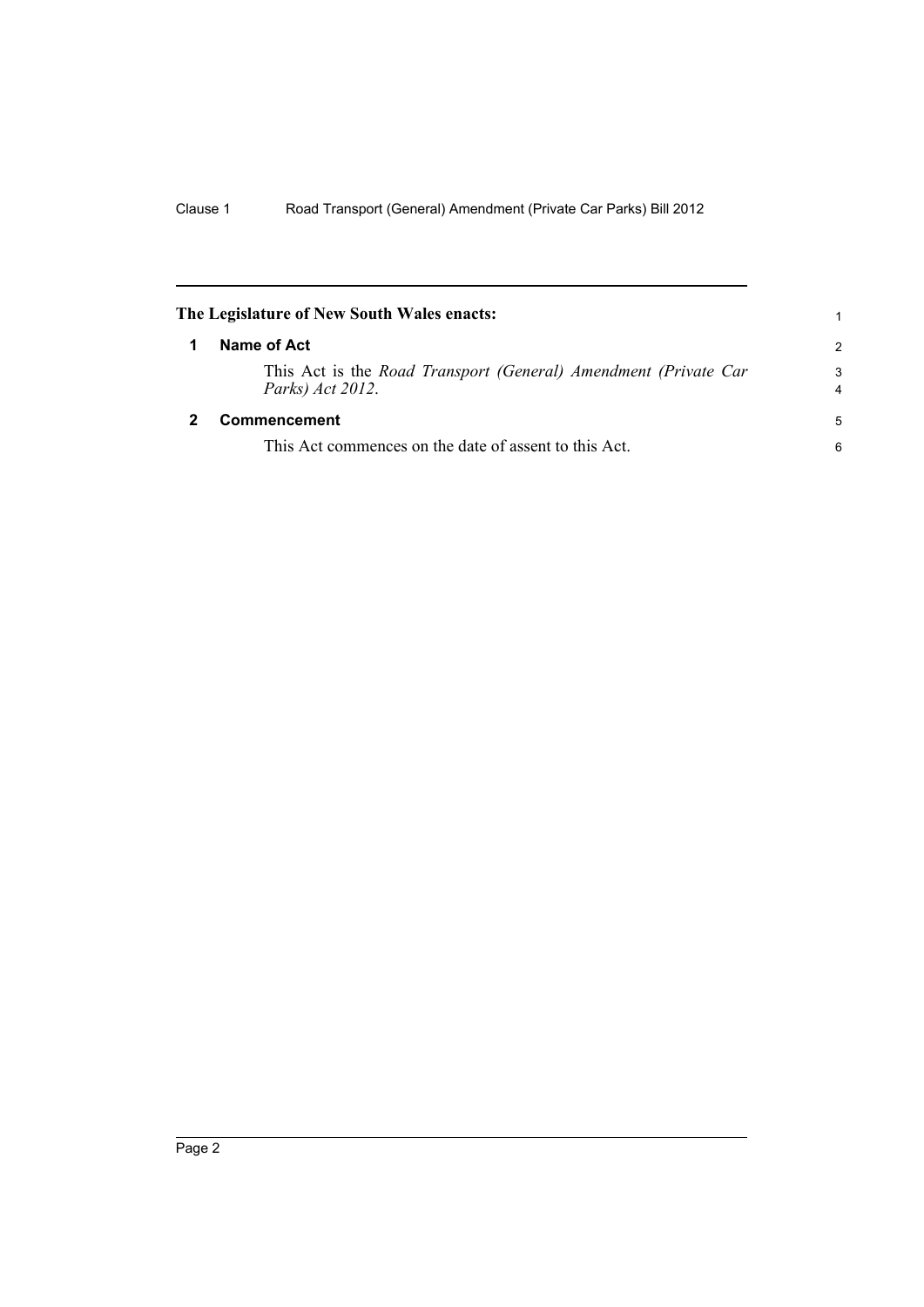Road Transport (General) Amendment (Private Car Parks) Bill 2012

Amendment of Road Transport (General) Act 2005 No 11 Schedule 1

#### <span id="page-6-0"></span>**Schedule 1 Amendment of Road Transport (General) Act 2005 No 11**

#### **[1] Section 244B**

Insert after section 244A:

#### **244B Preliminary discovery of information for recovery of private car park fees**

- (1) The Authority cannot be required by preliminary discovery to disclose any information about a registrable vehicle or the registered operator of a registrable vehicle (including information contained in a relevant register) if the preliminary discovery is for the purpose of the recovery of private car park fees.
- (2) Preliminary discovery is considered to be for the purpose of the recovery of private car park fees if the preliminary discovery is in connection with ascertaining the identity or whereabouts of a person for the purpose of commencing proceedings against the person for the recovery of private car park fees or is otherwise in connection with the commencement of proceedings for the recovery of private car park fees.
- (3) In this section:

*preliminary discovery* means an order under Part 5 of the *Uniform Civil Procedure Rules 2005* or any requirement imposed for a similar purpose by or under any other Act, rule or law.

*private car park fee* means any amount alleged to be payable under the terms and conditions of a contract, arrangement or understanding in relation to the use of a car park (such as an amount payable for the use of the car park and including an amount payable for breaching any such terms and conditions), but not including an amount alleged to be payable under the terms and conditions of a contract that is in writing and signed by the relevant parties.

*registered operator* and *registrable vehicle* have the same meanings as in the *Road Transport (Vehicle Registration) Act 1997*.

*relevant register* means a register maintained by the Authority under any Act.

33

34 35 36

1  $\mathfrak{p}$